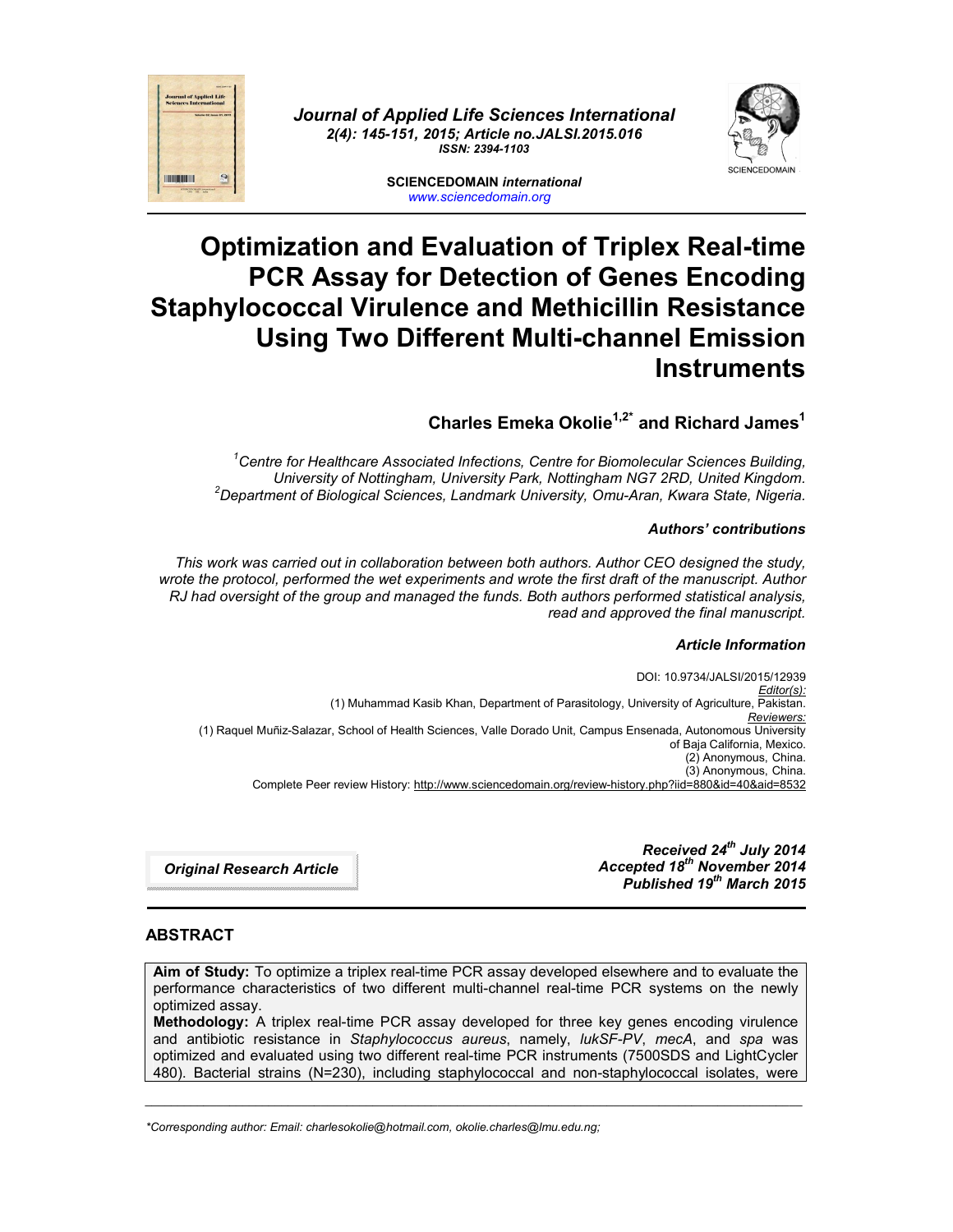used for the study. **Results:** Following optimization, cycling and data analysis completed within one hour compared with the former three hours. Assay specificity became 100% on both instruments. The negative predictive value (NPV) and the positive predictive value (PPV) rose to 100%. **Conclusion:** The optimized triplex real-time PCR assay is highly reproducible across the two systems without loss of speed, sensitivity and specificity. The results also suggested that userfamiliarization with each machine operational system would allow assay performance across various real-time PCR platforms currently being used.

*Keywords: Molecular diagnostics; instrumentation; real-time PCR; MRSA; PVL.*

#### **1. INTRODUCTION**

Public health challenges from *Staphylococcus aureus* are associated with molecules which cause therapy refractory conditions. The molecules include staphylococcal proteinA (Spa) encoded by *spa* gene, penicillin-binding protein 2a encoded by *mecA* gene, and Panton– Valentine leucocidin (PVL) encoded by phageborne bi-component *lukSF*-PV operon [1]. Spa, coagulase and PVL have been incriminated in diverse *S. aureus* infections including abscesses, skin and soft tissue infections and musculoskeletal damage [2-4], while *mecA-*driven methicillin resistant *S. aureus* (MRSA) is of massive diagnostic, therapeutic and infection control importance. Whereas MRSAs first emerged in UK hospital patients [5,6], victims of PVL-associated disease are often young and otherwise healthy persons and outcome is usually independent of hospitalization and staphylococcal methicillin resistance status [7]. The convergence of virulence and antibioticresistance signals high-level therapy refractory infections and more significant threat than the two factors separately [8].

Bacteriological culture-based tests for staphylococcal methicillin resistance take ≥24hrs. One of the diagnostic challenges from the convergence of rapidly mortifying PVLassociated toxicity and methicillin resistance is that there is currently no reliable bacteriological assay for PVL. It has been suggested that application of multiplex PCR to detect multiple genetic markers within the same sample will enhance molecular diagnostics [9]. In line with this, several multiplexed assays have been developed in conventional and real-time PCR platforms, some of which have been reported to be ineffectual following evaluation studies. A recent evaluation revealed discrepancies between a triplex real-time PCR assay for *nuc*, *pvl*, and *mecA* [10] and phenotypic antimicrobial susceptibility testing (AST) which led to

modification of the same triplex assay into a quadruplex assay [11]. To enable application across instruments and to keep performance at par with recent PVL-MRSA assays, we optimized a similar triplex real-time PCR assay for detection of *spa, lukSF-PV* and *mecA* [12]. Here we report the performance evaluation outcomes using two different multi-channel real-time PCR instruments.

#### **2. MATERIALS AND METHODS**

To enable application across instruments and to keep performance at par with recent assays for MRSA and PVL, the cycling conditions and reaction factors of a triplex real-time PCR assay originally described elsewhere [12] were optimized. Two real-time PCR instruments (ABI 7500SDS: Applied Biosystems, CA, USA and LightCycler™ 480: Roche, Germany) were used for the study. Staphylococcal type culture strains (n=50) used for this study are listed (Table 1). The assay was further evaluated using randomly selected local clinical staphylococcal strains (n = 121) isolated in the Nottingham area during the period August 2003 to December 2004 from blood, sputum, pleural effusion, cerebrospinal fluid (CSF), breast fluid, spinal fluid, wound swab, vaginal swab, abscess, urine and other specimens analysed by the Queen's Medical Centre (QMC) microbiology laboratory. The above 171 strains were collected and stored (-80°C) by Dr. Richard Spence who used them for validation of microarrays [13]. Additional *S. Aureus* strains (n=17) and other staphylococci (n=20) were also used for the evaluation including *S. capitis, S. sciuri, S. hemolyticus, S. saprophyticus, S. lugdunensis* and *S. epidermidis.* Non-staphylococcal bacterial strains/DNA (n=22) including *Escherichia coli*, Group A Streptococcus, *Pseudomonas* spp., *Proteus* spp., and *Klebsiella* spp. were also used for performance evaluation. Thus, a total of 230 DNA samples from bacteria were used for the evaluation. Extraction of DNA from the bacterial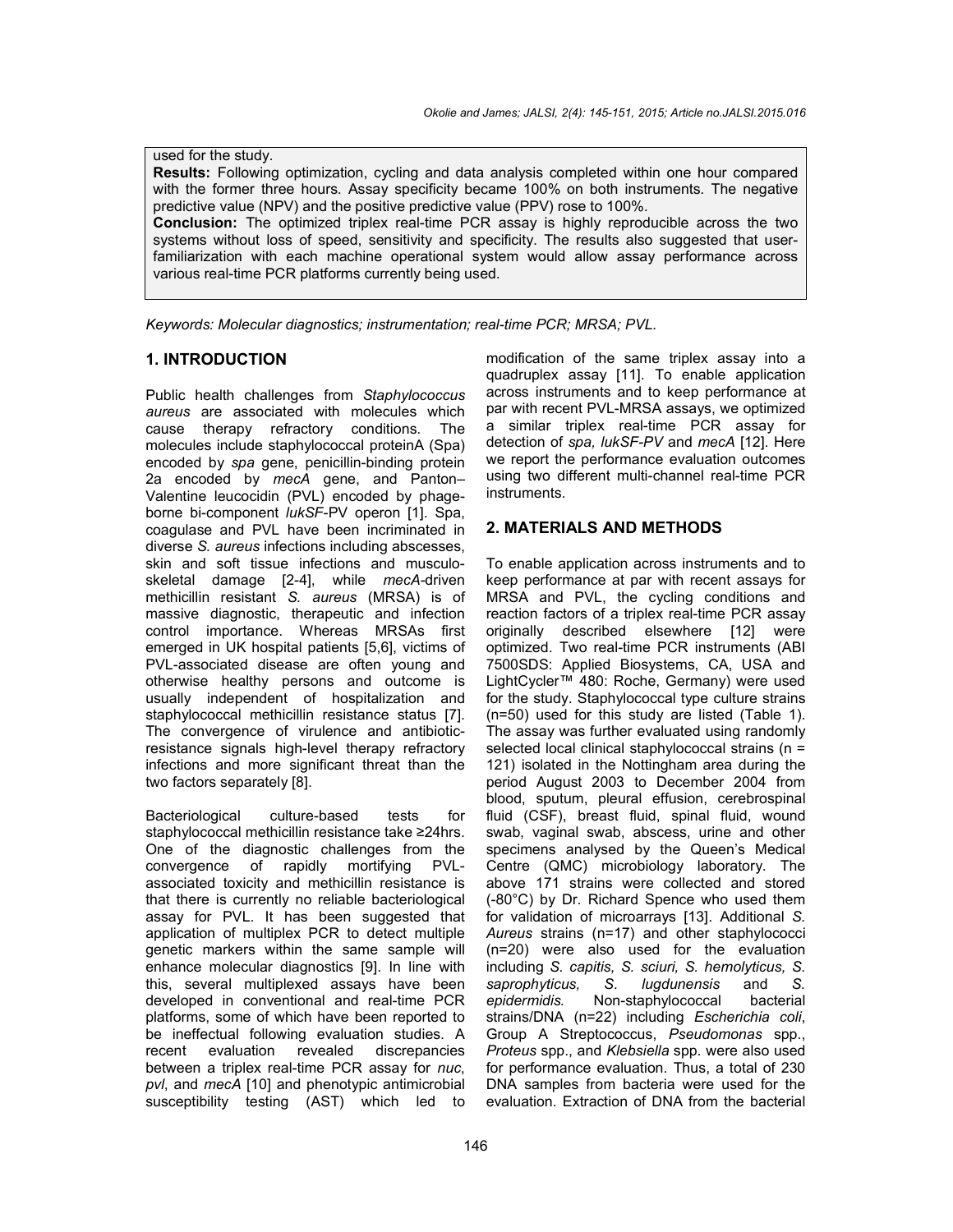isolates was performed by boiling and centrifugation as described elsewhere [14].

All primers were supplied by Sigma (Sigma Genosys, Cambridge, UK).Probes used on the AB7500 were exactly the same as published by Nakagawa and were purchased from Applied Biosystems (Applied Biosystems, Warrington, UK). The LCR670 probe used for the detection of *mecA*on the LC480 (Table 2) was purchased from TIB MOLBIOL (TIB MOLBIOL, Berlin, Germany). Manufacturer-specific master-mixes for the two instruments were used. To evaluate the specificity of the optimized assay, sequencing followed by standard nucleotide BLAST were used to confirm the identity of the PCR amplification products. Antibiotic susceptibility test (AST) was performed for staphylococcal oxacillin susceptibility. Tube coagulase (TC) test was used to confirm *S. aureus*. Ten-fold serial dilutions were performed on 0.5MacFarland standardized inoculum to determine the limit of detection (LoD) of the optimized assay. Bacterial DNA was extracted from each dilution and used for real-time PCR assay.

## **2.1 Statistical Analysis**

The  $R^2$  values were calculated from the mean of five most linear points, an approach which increases the accuracy of the DNA quantification by allowing the real-time PCR software to perform a five-point standard curve [15]. Sensitivity, specificity, negative predictive value (NPV) and positive predictive value (PPV) of the triplex real-time PCR assay were analysed according to the Clinical and Laboratory Standards Institute (CLSI) Guidelines for molecular diagnostics [16].

# **3. RESULTS**

The optimized PCR cycling conditions which increased assay speed on both instruments and without spectral cross-talk consists of an initial single cycle for 5 minutes at 95ºC (to activate the polymerase system) and 40 cycles of twotemperature cycling consisting of 15s at 95ºC (for denaturation) and 5s at 60ºC (for polymerization). The optimized triplex real-time PCR assay completed one diagnostic cycle including data analysis within one hour. This is a major speed advantage over the original assay by Nakagawa et al. [12]. In addition to the optimized PCR cycling conditions, the cycling conditions, the oligonucleotide primer–probe sets driving the

triplex real-time PCR assay are listed (Table 3). Other optimized PCR factors which necessarily removed spectral cross-talk are also presented (Table 4). When the crossing point (Cp) values were plotted against the  $log_{10}$  of the bacterial DNA load, a good linearity was observed over the range from  $1.0-2.0 \times 10^8$  colony forming units/ml (abbreviated: CFU/ml), which was confirmed phenotypically by serial dilution methods. This sensitivity result applied to both instruments.

Using MRSA strains from NARSA to study assay specificity in monoplexes and multiplexes including NRS194, NRS192, and *S. aureus*USA400 (MW2) whose genomes harbour all the three key genes, the assay reliably identified *spa*, *lukSF-PV* and *mecA* on both instruments. PVL-negative MSSA strains generated only the *spa* signal, PVL-positive MSSA strains yielded positive signals for *spa* and *lukSF-PV*, while producing negative signal for *mecA*. Methicillin-resistant coagulase-negative staphylococci (MRCoNS) including *S. epidermidis* strain NRS8, *S. hemolyticus* NRS9 and *S. epidermidis* NRS69 all gave positive signals for *mecA* and and not for *spa* and *lukSF-PV*. Also the 22 bacterial strains of nonstaphylococcal background generated no amplification signal with the triplex PCR assay.

When we evaluated the triplex real-time PCR assay on direct bacterial cultures from frozen stocks, agar plates, and from 0.5McFarland broth used for phenotypic identification and AST, they all yielded concordant gene detection results. Despite differences in user interface and display of emission signals (Fig. 1), discordant performance characteristics were not found between the two instruments.

# **4. DISCUSSION**

Optimization of the cycling conditions which led to completion of cycling and data analysis under one hour. This compares favourably with a recent real-time PCR assay reported by Pichon et al. [11]. Interestingly, the Pichon assay was developed following evaluation of a similar 2005 triplex real-time PCR assay [10] which the Pichon group found erroneous that they modified and upgraded it to a quadruplex assay. The reduction in assay cycling time from 3 hours to less than one hour will empower microbiology laboratories to provide speedier diagnostic service. This will help reduce the rapid victim deterioration associated with therapy-refractory *S. aureus* PVL syndrome.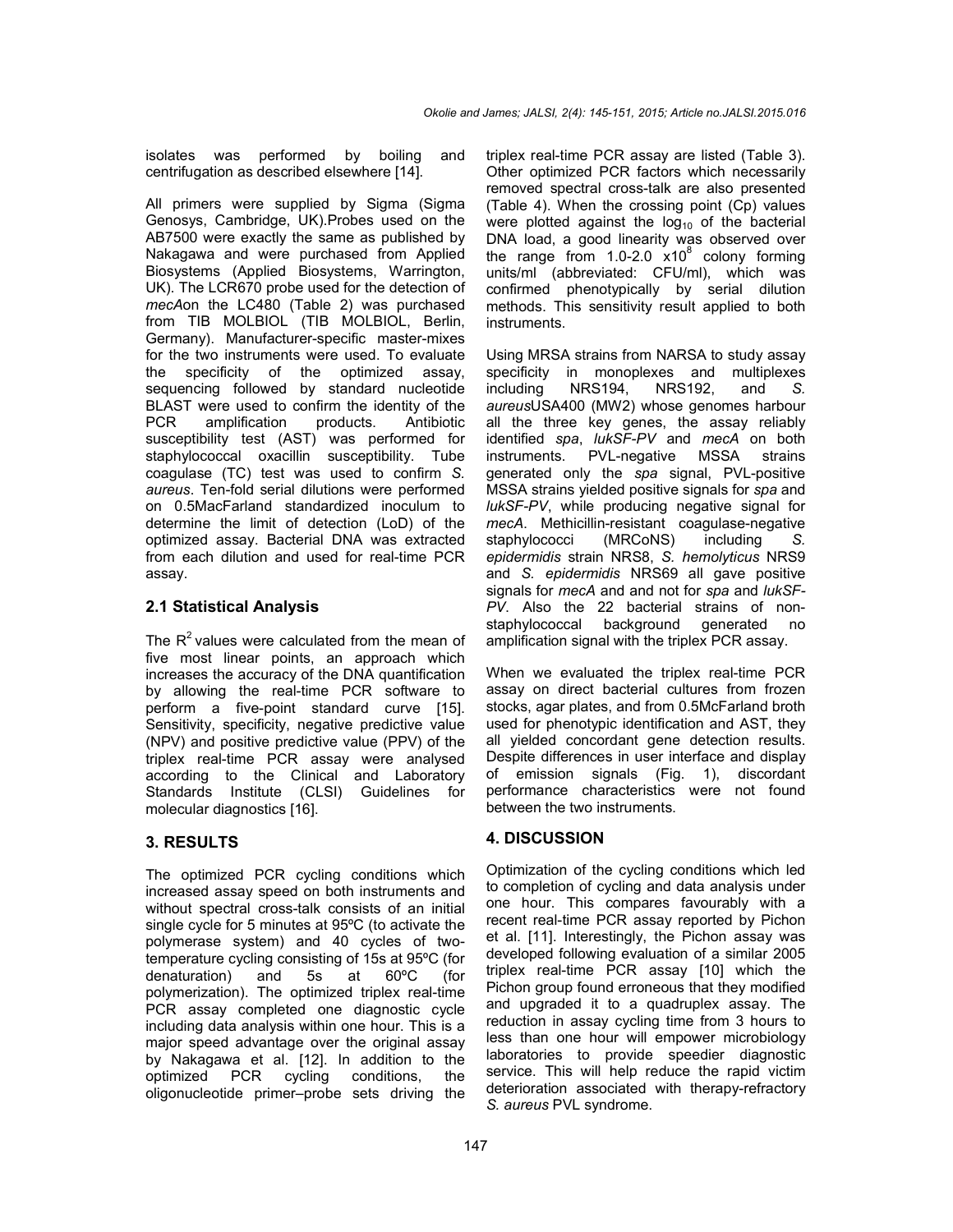| S/N | Isolate identity <sup>a</sup> | Nomenclature (species level) | <b>Source</b>             |
|-----|-------------------------------|------------------------------|---------------------------|
| 1   | NRS1                          | S. aureus                    | <b>NARSA</b> <sup>b</sup> |
| 2   | <b>NRS102</b>                 | S. aureus                    | <b>NARSA</b>              |
| 3   | <b>NRS103</b>                 | S. aureus                    | <b>NARSA</b>              |
| 4   | <b>NRS110</b>                 | S. aureus                    | <b>NARSA</b>              |
| 5   | <b>NRS111</b>                 | S. aureus                    | <b>NARSA</b>              |
| 6   | <b>NRS112</b>                 | S. aureus                    | <b>NARSA</b>              |
| 7   | <b>NRS113</b>                 | S. aureus                    | <b>NARSA</b>              |
| 8   | <b>NRS114</b>                 | S. aureus                    | <b>NARSA</b>              |
| 9   | <b>NRS123</b>                 | S. aureus                    | <b>NARSA</b>              |
| 10  | <b>NRS13</b>                  | S. aureus                    | <b>NARSA</b>              |
| 11  | <b>NRS147</b>                 | S. aureus                    | <b>NARSA</b>              |
| 12  | <b>NRS149</b>                 | S. aureus                    | <b>NARSA</b>              |
| 13  | <b>NRS153</b>                 | S. aureus                    | <b>NARSA</b>              |
| 14  | <b>NRS157</b>                 | S. aureus                    | <b>NARSA</b>              |
| 15  | <b>NRS158</b>                 | S. aureus                    | <b>NARSA</b>              |
| 16  | <b>NRS162</b>                 | S. aureus                    | <b>NARSA</b>              |
| 17  | <b>NRS164</b>                 | S. aureus                    | <b>NARSA</b>              |
| 18  | <b>NRS165</b>                 | S. aureus                    | <b>NARSA</b>              |
| 19  | <b>NRS167</b>                 | S. aureus                    | <b>NARSA</b>              |
| 20  | <b>NRS170</b>                 | S. aureus                    | <b>NARSA</b>              |
| 21  | <b>NRS171</b>                 | S. aureus                    | <b>NARSA</b>              |
| 22  | <b>NRS172</b>                 | S. aureus                    | <b>NARSA</b>              |
| 23  | <b>NRS176</b>                 | S. aureus                    | <b>NARSA</b>              |
| 24  | <b>NRS179</b>                 | S. aureus                    | <b>NARSA</b>              |
| 25  | <b>NRS182</b>                 | S. aureus                    | <b>NARSA</b>              |
| 26  | <b>NRS185</b>                 | S. aureus                    | <b>NARSA</b>              |
| 27  | <b>NRS188</b>                 | S. aureus                    | <b>NARSA</b>              |
| 28  | <b>NRS191</b>                 | S. aureus                    | <b>NARSA</b>              |
| 29  | <b>NRS192</b>                 | S. aureus                    | <b>NARSA</b>              |
| 30  | <b>NRS194</b>                 | S. aureus                    | <b>NARSA</b>              |
| 31  | <b>NRS227</b>                 | S. aureus                    | <b>NARSA</b>              |
| 32  | <b>NRS229</b>                 | S. aureus                    | <b>NARSA</b>              |
| 33  | <b>NRS231</b>                 | S. aureus                    | <b>NARSA</b>              |
| 34  | <b>NRS233</b>                 | S. aureus                    | <b>NARSA</b>              |
| 35  | <b>NRS244</b>                 | S. aureus                    | <b>NARSA</b>              |
| 36  | <b>NRS248</b>                 | S. aureus                    | <b>NARSA</b>              |
| 37  | <b>NRS249</b>                 | S. aureus                    | <b>NARSA</b>              |
| 38  | <b>NRS255</b>                 | S. aureus                    | <b>NARSA</b>              |
| 39  | <b>NRS260</b>                 | S. aureus                    | <b>NARSA</b>              |
| 40  | <b>NRS265</b>                 | S. aureus                    | <b>NARSA</b>              |
| 41  | NRS70                         | S. aureus                    | <b>NARSA</b>              |
| 42  | NRS71                         | S. aureus                    | <b>NARSA</b>              |
| 43  | NRS72                         | S. aureus                    | <b>NARSA</b>              |
| 44  | NRS8                          | S. epidermidis               | <b>NARSA</b>              |
| 45  | NRS9                          | S. haemolyticus              | <b>NARSA</b>              |
| 46  | NRS69                         | S. haemolyticus              | <b>NARSA</b>              |
| 47  | <b>NCTC12217</b>              | S. lugdunensis               | <b>NCTC<sup>c</sup></b>   |
| 48  | <b>NCTC11042</b>              | S. haemolyticus              | <b>NCTC</b>               |
| 49  | NCIMB9993                     | S. epidermidis               | NCIMB <sup>d</sup>        |
| 50  | <b>NCIMB700787</b>            | S. capitis                   | <b>NCIMB</b>              |

|  |  |  | Table 1. Reference staphylococcal strains ( $n = 50$ ) and their sources |
|--|--|--|--------------------------------------------------------------------------|
|--|--|--|--------------------------------------------------------------------------|

*a Identity of isolate at source, b NARSA, Network for Antimicrobial resistance in Staphylococcus aureus c NCTC, National Collection of Type Cultures, d NCIMB, National Collection of Industrial and Marine Bacteria*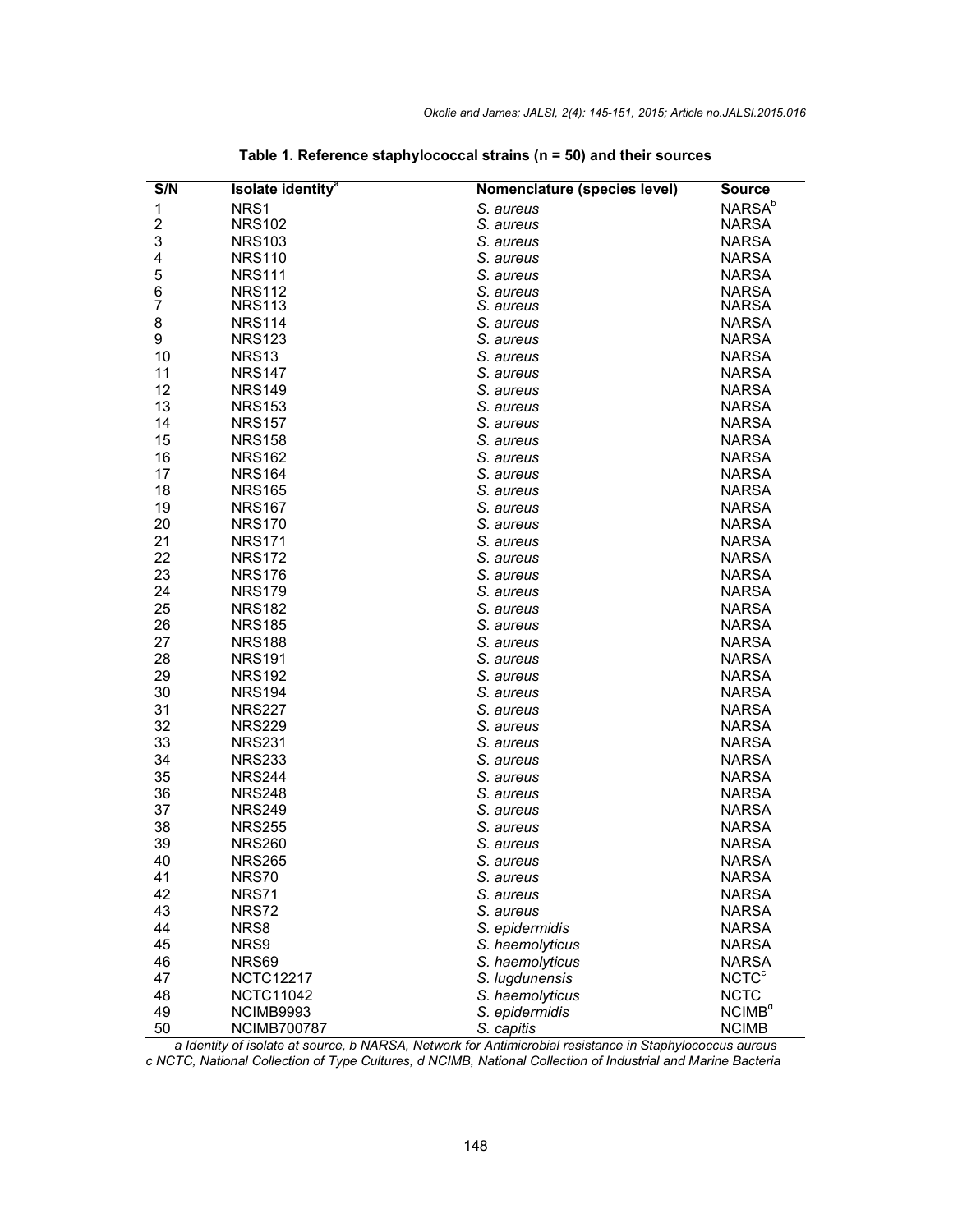| Table 2. Emission wavelengths of DNA probe fluorophores and channels used for detection of |
|--------------------------------------------------------------------------------------------|
| bacterial DNA on ABI 7500 and LC480 instruments                                            |
|                                                                                            |

| DNA probe fluorophore Emission channel |                | Wavelength(nm) on<br><b>ABI 7500</b> | Wavelength(nm) on<br><b>LC480</b> |
|----------------------------------------|----------------|--------------------------------------|-----------------------------------|
| 6FAM                                   | FAM            | 500 (FAM)                            | 533 (FAM)                         |
| VIC                                    | <b>VIC/HEX</b> | 560 (VIC)                            | 568 (HEX)                         |
| TET/LCR670                             | TET/Cy5        | 530 (TET)                            | 670 (LCR670)                      |

| Target<br>sequence | <b>Amplicon</b><br>size (bp) | <b>Primer and</b><br>probe<br>identity <sup>b</sup> | Primer and probe sequence $5' \rightarrow 3'$               |
|--------------------|------------------------------|-----------------------------------------------------|-------------------------------------------------------------|
| mecA               | 155                          | mecA-F                                              | TGGTATGTGGAAGTTAGATTGGGAT                                   |
|                    |                              | mecA-P                                              | <sup>c</sup> F-TTCCAGGAATGCAGAAAGACCAAAGCA-BBQ <sup>d</sup> |
|                    |                              | mecA-R                                              | CTAATCTCATATGTGTTCCTGTATTGGC                                |
| lukSF-PV           | 118                          | lukSF-PV-F                                          | TTACACAGTTAAATATGAAGTGAACTGGA                               |
|                    |                              | lukSF-PV-P                                          | FAM-AAGTGAAAGGACATAATTG-MGBNFQ <sup>e</sup>                 |
|                    |                              | lukSF-PV-R                                          | AGCAAAAGCAATGCAATTGATG                                      |
| spa                | 101                          | spa-F                                               | CAGCAAACCATGCAGATGCTA                                       |
|                    |                              | spa-P                                               | VIC-TCAAGCATTACCAGAAAC-MGBNFQ                               |
|                    |                              | spa-R                                               | CGCTAATGATAATCCACCAAATACA                                   |

Table 3. Primer-probe sets used for evaluation of performance on both instruments<sup>a</sup>

*a Primer and probe oligonucleotide sequences are all copied from Nakagawa et al. [12]. b F = forward primer; P = Probe; R = Reverse primer. c the 5′-end of the probe was labelled with TET for use with ABI 7500, while the 5′-end of the probe was labelled with LightCycler®Red 670 (LCR670) for use with LC480.d the 3′-end was labelled with a blackberry quencher. e the 3′-end of the probe was labelled with a minor groove binder molecule and non-fluorescent quencher (MGB-NFQ)*



**Fig. 1. User interface output display of fluorescence signals for 50 cycles by ABI 7500SDS (A) and LC480 (B)**

Sensitivity and good linearity over the range 1.0-  $2.0x10<sup>8</sup>$  CFU/ml suggests the optimized triplex real-time PCR assay is of comparable sensitivity as the original assay developed by Nakagawa<br>using a different machine (AB7900HT). using a different machine Therefore the gain in speed associated with the newly optimized assay was without loss of sensitivity. PCR was commended by early

experimenters for its sensitivity [17]. Also, the fact that no amplification signal was detected from the 22 non-staphylococcal bacteria examined with the optimized triplex real-time PCR assay shows the assay did not lose specificity (precision and accuracy) following optimization.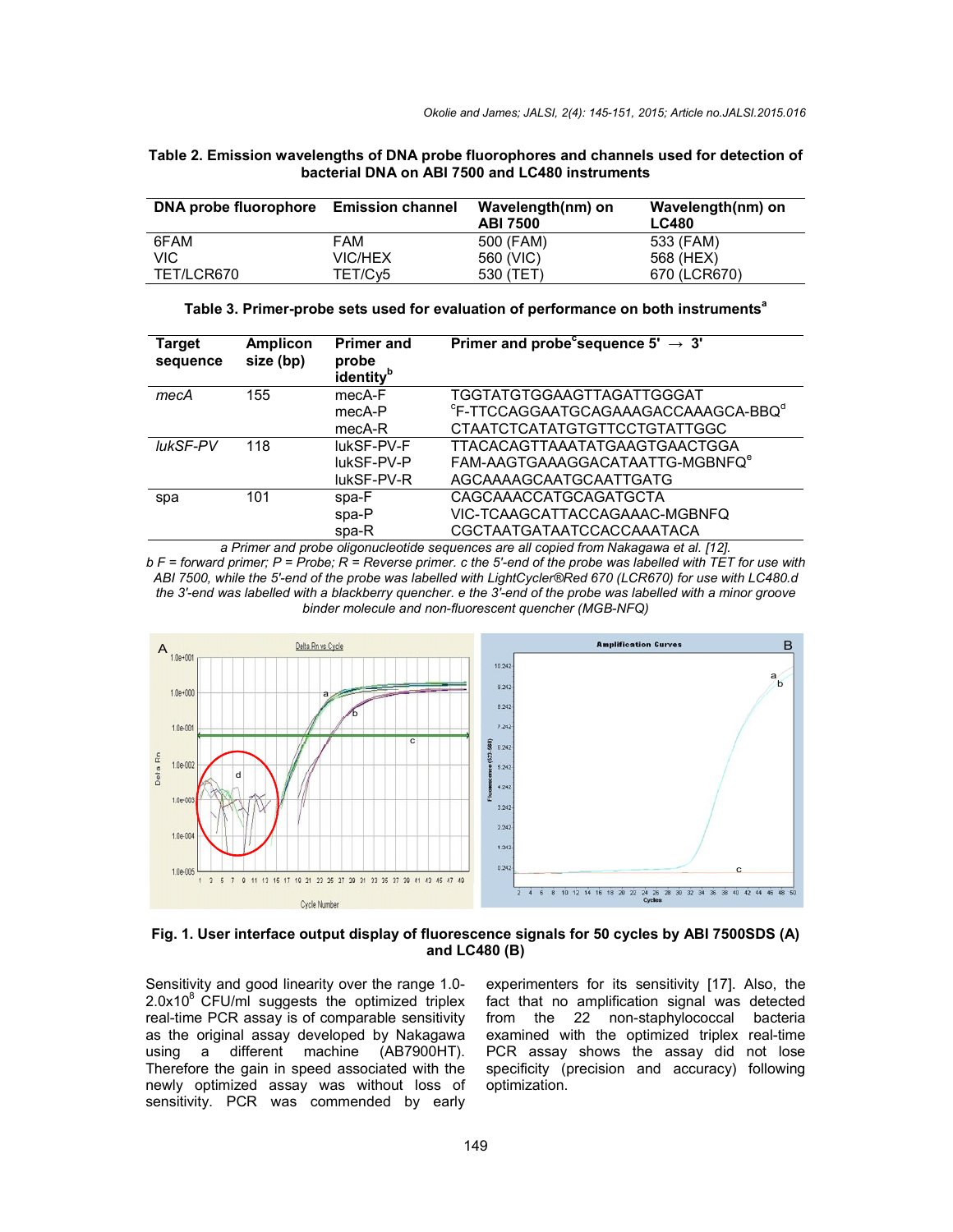The newly optimized triplex real-time PCR assay identified all *mecA*-positive oxacillin resistant strains, including high-level (MIC oxacilin ≥32 g/L) and very low-level (0.5 g/L) expressors. The assay also detected *mecA* gene from all the *SCCmec* types collected by Dr Spence, including those local to Nottingham as well as the National (NCTC and NCIMB) and international (NARSA) type culture strains. Thus, the capacity of the optimized real-time PCR assay to detect the expected gene sequences as confirmed by sequencing and BLAST was 100%. This represents a 100% positive predictive value (PPV=100%). Evaluation of a similar assay developed in 2005 [10] showed it was unable to detect some *SCCmec* types which encoded phenotypically confirmed oxacillin resistance [11]. Also, the 22 eubacteria of nonstaphylococcal background yielded no amplification signal, representing a negative predictive value (NPV) of 100%. Other than obvious differences in the user interface and signal output style (Fig. 1), there was no difference in speed between the two instruments.

**Table 4. PCR factors of the optimized triplex real-time PCR assay**

| <b>Factor</b>                   | Quantity           |
|---------------------------------|--------------------|
| Probe mastermix                 | $25.0 \mu L$       |
| spa and <i>lukSF-PV</i> primers | $0.75 \mu M$       |
| mecA primers                    | $1.0 \mu M$        |
| spa probe                       | $0.04 \mu M$       |
| lukSF-PV probe                  | $0.08 \mu M$       |
| mecA probe                      | $0.1 \mu M$        |
| PCR grade water (Roche)         | Make up to 50.0 µL |

The difference between  $R^2$  values reported by Nakagawa who used ABI 7900HT and the  $R^2$ values we obtained in this evaluation using two different instruments were not significant (<0.01, Student's t test: p=0.99). Thus the analytical quantitative essence of the triplex real-time PCR assay is highly reproducible on both instruments.

Quantification of input DNA is very important in real-time PCR and constitutes a major advantage of real-time PCR over end-point PCR. This is especially important when quantifying input template DNA in clinical samples.

### **5. CONCLUSION**

NPV and PPV values of 100% suggest that the triplex real-time PCR assay is capable of confirming or ruling out the presence of the three key genes in a given bacterial isolate. Thus, the primer–probe sets for *lukSF-PV*, *mecA* and *spa* yielded 100% gene detection specificity on both instruments. The sensitivity, speed, specificity and reproducibility generated from using the triplex real-time PCR assay on both instruments show the assay is readily adaptable for use in a routine diagnostic microbiology laboratory across different instruments. The sensitivity and specificity of the assay on direct detection from broths and colony PCR suggests the applicability of the assay for direct detection of the three key genes from biological samples. Completion of cycling and data analysis under an hour means the optimized assay is speedy enough to support timely infection control and clinical therapeutic interventions than would be possible by<br>conventional microbiological culture-based microbiological culture-based assays.

Despite difference in signal detection emission channels, the triplex real-time PCR assay developed using one machine had been packaged and operated on another real-time PCR proprietary instrument(s) from a completely different manufacturer. What is required is sound understanding of the operational style of each unique instrument, including the wavelengths for the different emission channels as well as the output signal and the user-interface data presentation style.

#### **COMPETING INTERESTS**

Authors have declared that no competing interests exist.

#### **REFERENCES**

- 1. Foster TJ, Geoghegan JA, Ganesh VK, Hook M. Adhesion, invasion and evasion: The many functions of the surface proteins of *Staphylococcus aureus*. Nat Rev Microbiol. 2013;12(1):49-62.
- 2. Lim KT, Hanifah YA, Yusof MY, Thong KL. Characterisation of the virulence factors and genetic types of methicillin susceptible *Staphylococcus aureus* from patients and healthy individuals. Indian J Microbiol. 2012;52(4):593-600.
- 3. Jin T, Zhu YL, Li J, Shi J, He XQ, Ding J, et al. Staphylococcal protein A, Pantonleukocidin and coagulase aggravate the bone loss and bone destruction in osteomyelitis. Cell Physiol Biochem. 2013;32(2):322-33.